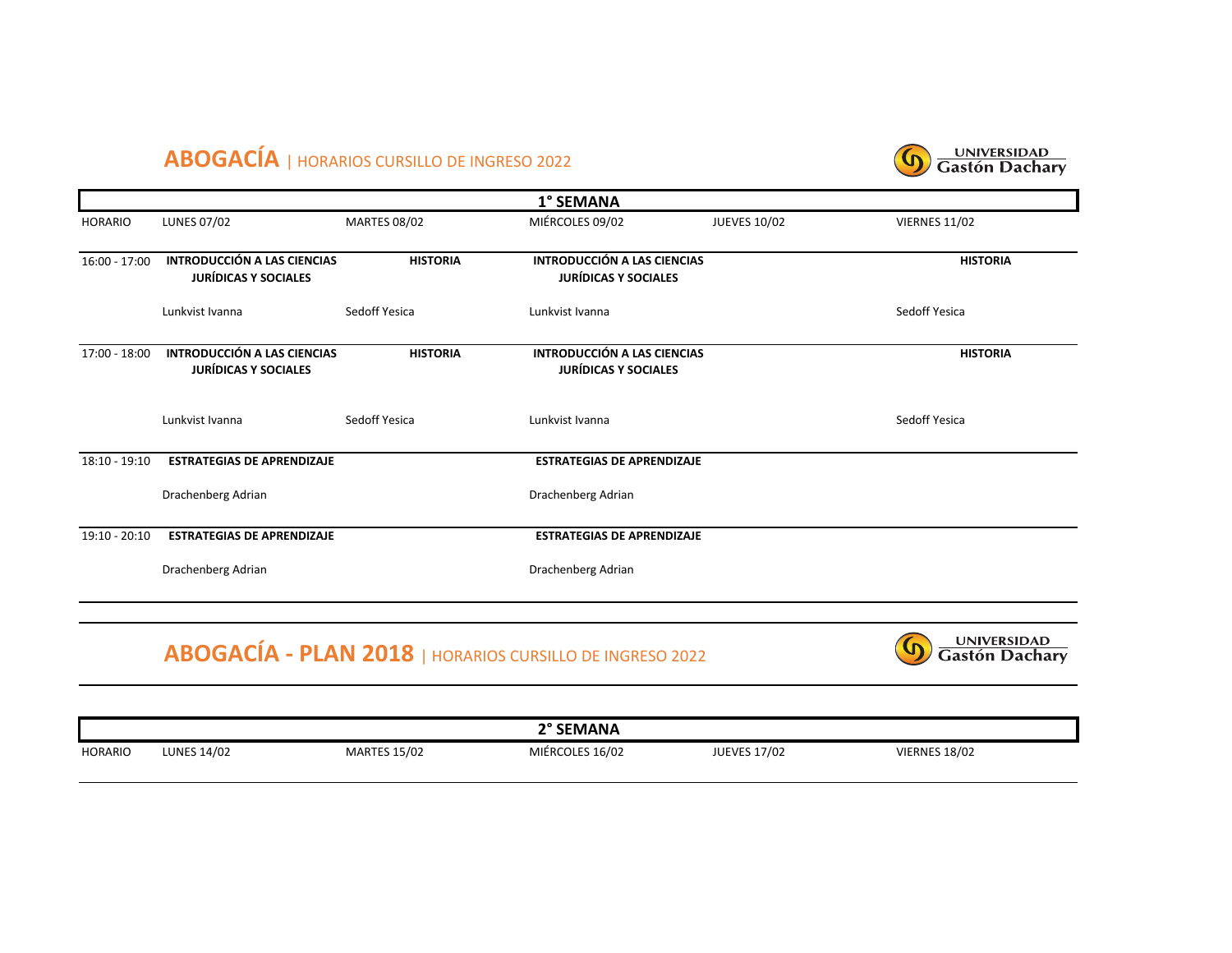| $16:00 - 17:00$ | INTRODUCCIÓN A LAS CIENCIAS<br><b>JURÍDICAS Y SOCIALES</b> | <b>HISTORIA</b> | INTRODUCCIÓN A LAS CIENCIAS<br><b>JURÍDICAS Y SOCIALES</b> | <b>HISTORIA</b> |
|-----------------|------------------------------------------------------------|-----------------|------------------------------------------------------------|-----------------|
|                 | Lunkvist Ivanna                                            | Sedoff Yesica   | Lunkvist Ivanna                                            | Sedoff Yesica   |
| $17:05 - 18:05$ | INTRODUCCIÓN A LAS CIENCIAS<br><b>JURÍDICAS Y SOCIALES</b> | <b>HISTORIA</b> | INTRODUCCIÓN A LAS CIENCIAS<br><b>JURÍDICAS Y SOCIALES</b> | <b>HISTORIA</b> |
|                 | Lunkvist Ivanna                                            | Sedoff Yesica   | Lunkvist Ivanna                                            | Sedoff Yesica   |
| $18:10 - 19:10$ | <b>ESTRATEGIAS DE APRENDIZAJE</b>                          |                 | <b>ESTRATEGIAS DE APRENDIZAJE</b>                          |                 |
|                 | Drachenberg Adrian                                         |                 | Drachenberg Adrian                                         |                 |
| $19:15 - 20:15$ | <b>ESTRATEGIAS DE APRENDIZAJE</b>                          |                 | <b>ESTRATEGIAS DE APRENDIZAJE</b>                          |                 |
|                 | Drachenberg Adrian                                         |                 | Drachenberg Adrian                                         |                 |
|                 |                                                            |                 |                                                            |                 |

## **ABOGACÍA - PLAN 2018** | HORARIOS CURSILLO DE INGRESO 2022



| 3° SEMANA       |                                                            |                     |                                                            |                     |                      |  |
|-----------------|------------------------------------------------------------|---------------------|------------------------------------------------------------|---------------------|----------------------|--|
| <b>HORARIO</b>  | <b>LUNES 21/02</b>                                         | <b>MARTES 22/02</b> | MIÉRCOLES 23/02                                            | <b>JUEVES 24/02</b> | <b>VIERNES 25/02</b> |  |
| $16:00 - 17:00$ | INTRODUCCIÓN A LAS CIENCIAS<br><b>JURÍDICAS Y SOCIALES</b> | <b>HISTORIA</b>     | INTRODUCCIÓN A LAS CIENCIAS<br><b>JURÍDICAS Y SOCIALES</b> |                     | <b>HISTORIA</b>      |  |
|                 | Lunkvist Ivanna                                            | Sedoff Yesica       | Lunkvist Ivanna                                            |                     | Sedoff Yesica        |  |
| 17:05 - 18:05   | INTRODUCCIÓN A LAS CIENCIAS<br><b>JURÍDICAS Y SOCIALES</b> | <b>HISTORIA</b>     | INTRODUCCIÓN A LAS CIENCIAS<br><b>JURÍDICAS Y SOCIALES</b> |                     | <b>HISTORIA</b>      |  |
|                 | Lunkvist Ivanna                                            | Sedoff Yesica       | Lunkvist Ivanna                                            |                     | Sedoff Yesica        |  |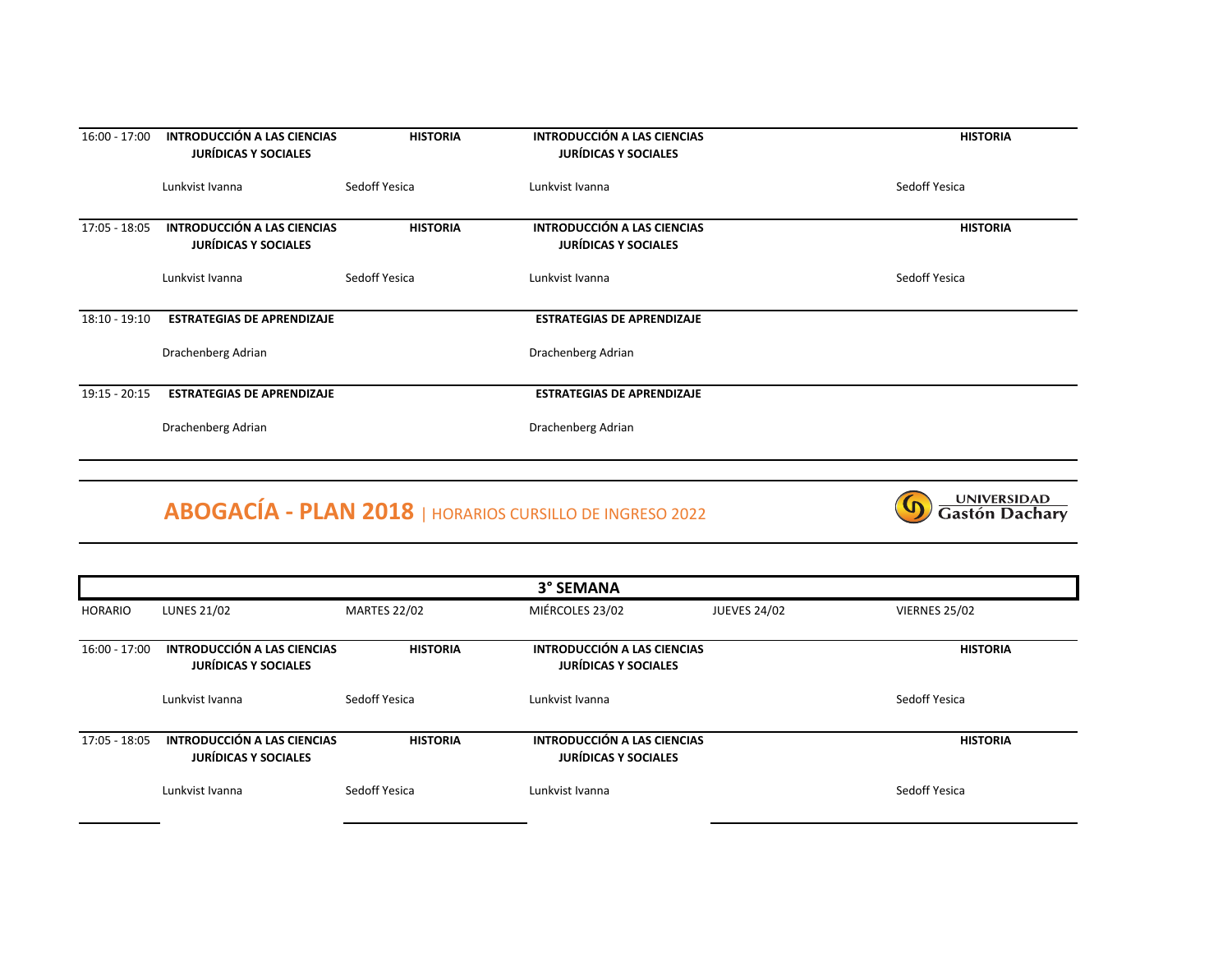| $18:10 - 19:10$ | <b>ESTRATEGIAS DE APRENDIZAJE</b> | <b>INTRODUCCIÓN A LA</b>                          | <b>ESTRATEGIAS DE APRENDIZAJE</b> |
|-----------------|-----------------------------------|---------------------------------------------------|-----------------------------------|
|                 |                                   | <b>UNIVERSIDAD: aula</b>                          |                                   |
|                 | Drachenberg Adrian                | virtual/autogestión/académica/ Drachenberg Adrian |                                   |
|                 |                                   | <b>biblioteca</b>                                 |                                   |
| $19:15 - 20:15$ | <b>ESTRATEGIAS DE APRENDIZAJE</b> |                                                   | <b>ESTRATEGIAS DE APRENDIZAJE</b> |
|                 |                                   |                                                   |                                   |
|                 | Drachenberg Adrian                |                                                   | Drachenberg Adrian                |
|                 |                                   |                                                   |                                   |

UNIVERSIDAD<br>Gastón Dachary

 $\Omega$ 

## **ABOGACÍA - PLAN 2018** | HORARIOS CURSILLO DE INGRESO 2022

|                 |                    |                     | 4° SEMANA                                                           |                                                                     |                          |
|-----------------|--------------------|---------------------|---------------------------------------------------------------------|---------------------------------------------------------------------|--------------------------|
| <b>HORARIO</b>  | <b>LUNES 28/02</b> | <b>MARTES 01/03</b> | MIÉRCOLES 02/03                                                     | <b>JUEVES 03/03</b>                                                 | VIERNES 04/03            |
| $16:00 - 17:00$ | <b>FERIADO</b>     | <b>FERIADO</b>      |                                                                     | <b>INTRODUCCIÓN A LAS CIENCIAS</b><br><b>JURÍDICAS Y SOCIALES</b>   | <b>HISTORIA</b>          |
|                 |                    |                     |                                                                     | Lunkvist Ivanna                                                     | Sedoff Yesica            |
| $17:05 - 18:05$ | <b>FERIADO</b>     | <b>FERIADO</b>      | <b>ESTRATEGIAS DE APRENDIZAJE</b>                                   | INTRODUCCIÓN A LAS CIENCIAS<br><b>JURÍDICAS Y SOCIALES (EXAMEN)</b> | <b>HISTORIA (EXAMEN)</b> |
|                 |                    |                     | Drachenberg Adrian                                                  | Lunkvist Ivanna                                                     | Sedoff Yesica            |
| $18:10 - 19:10$ | <b>FERIADO</b>     | <b>FERIADO</b>      | <b>ESTRATEGIAS DE APRENDIZAJE</b><br>(EXAMEN)                       | INTRODUCCIÓN A LAS CIENCIAS<br><b>JURÍDICAS Y SOCIALES (EXAMEN)</b> | <b>HISTORIA (EXAMEN)</b> |
|                 |                    |                     | Drachenberg Adrian                                                  | Lunkvist Ivanna                                                     | Sedoff Yesica            |
| $19:15 - 20:15$ | <b>FERIADO</b>     | <b>FERIADO</b>      | <b>ESTRATEGIAS DE APRENDIZAJE</b><br>(EXAMEN)<br>Drachenberg Adrian |                                                                     |                          |